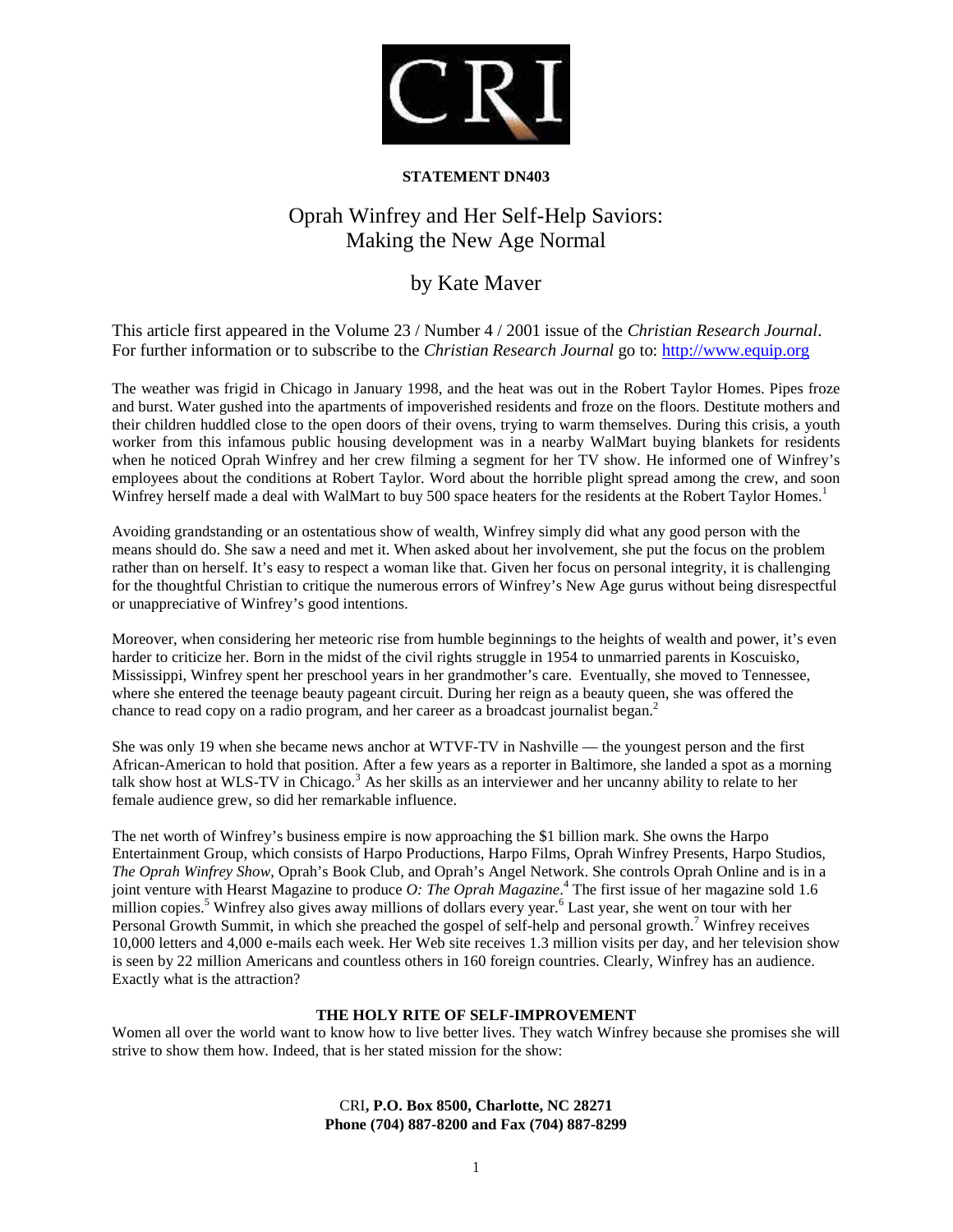*I am guided by the vision of what I believe this show can be. Originally our goal was to uplift, enlighten, encourage and entertain through the medium of television. Now, our mission statement for "The Oprah Winfrey Show" is to use television to transform people's lives, to make viewers see themselves differently and to bring happiness and a sense of fulfillment into every home.<sup>8</sup>*

Every aspect of Winfrey's empire has the noble aim of helping women become inspired and improve themselves. Oprah's Book Club selections and the features in her magazines tell inspiring tales of people beating incredible odds to discover important truths about themselves.<sup>9</sup> In her magazine, celebrities such as Camille Cosby, as well as Nobel Prize Laureates such as Holocaust survivor Eli Wiesel, bare their souls to Winfrey about how they've triumphed through their sufferings.<sup>10</sup>

Unfortunately, this mission has taken her — and by default, the nation — on a spiritual trek through the questionable theology of the New Age. An appearance on the Winfrey show turns self-help writers into familiar gods in the pantheon of self-improvement. Some are decidedly more committed to New Age concepts than others. Marianne Williamson, for instance, has devoted herself to disseminating the message of the New Age holy writ, *A Course in Miracles*. On the other hand, Phil McGraw, a Ph.D. psychologist, found himself dispensing eminently practical relationship advice on Winfrey's show, after he advised her on how to present herself during her infamous beef industry lawsuit several years ago. Suze Orman, the show's financial advisor, has frequent frenzied outbursts of New Age thought, tempered by the fact that she has actual practical information to share. For the most part, Orman just wants us to be rich.

Regardless of their methods or message, Winfrey's stable of spiritual and self-help advisors all become overnight sensations. Their books and tapes sell, their speaking schedules fill, and their influence on the spiritual state of the nation often is insidious.

What is it about Winfrey that has brought so many Americans into the practice of New Age navel gazing? First of all, the rise of television to cultural dominance with its attendant cult of celebrity and promotion of materialist values has created a yearning for a rarified lifestyle of exoticism and privilege. Oprah's *lifestyle* television allows us to prate by proxy with Gwenyth Paltrow about yoga one day and chat about chakras with Deepak Chopra the next. Winfrey offers the promise: "I can achieve my wildest dreams. You can, too." She makes the glitterati known to us, even though we will never be known to them. She whispers, "See? They're not so different from you." Her show creates the feeling of an actual relationship.

It's more than that, though. The collapse of community and the declining influence of religion has created a moral/spiritual vacuum. The Oprah Winfrey phenomenon is a symptom of the decades-old search for meaning in self-obsessed American culture. We can see the seeds of Winfrey's success sown in Robert Bellah's classic sociology study*, Habits of the Heart*. In it, he includes the following description of Sheila Larson, a young woman

*who describes her faith as "Sheilaism." "I believe in God. I'm not a religious fanatic. I can't remember the last time I went to church. My faith has carried me a long way. It's Sheilaism. Just my own little voice." Sheila's faith has some tenets beyond belief in God, though not many. In defining "my own Sheilaism," she said: "it's just try to love yourself and be gentle with yourself. You know, I guess, take care of each other. I think He would just want us to take care of each other."<sup>11</sup>*

Sheila is the woman that Winfrey woos. Winfrey enters Sheila's spiritual vacuum and attempts to do her a favor by filling the void with her own set of rather questionable prophets. While she does not, as a rule, announce the details of her own particular religious beliefs, her guests reveal her decidedly New Age credo. Mixed between days filled with fluffy celebrity gossip from Julia Roberts and entertaining tips from Martha Stewart, Winfrey provides the Sheilas of the world with an unhealthy dose of New Age deception. While the parade of gurus that Winfrey has launched is too numerous to explore fully here, what follow are the dossiers of her more popular spiritual advisors.

### **THE WILLIAMSON EFFECT**

Born in 1952, Marianne Williamson grew up in the Baby Boom Generation. In 1977, she stumbled upon the New Age epic, *A Course in Miracles.*<sup>12</sup> In the preface to her book *A Return to Love*, she describes the effect those volumes had on her: "This was...my path out of hell...I could feel almost immediately that the changes it produced inside of me were positive...I began to understand myself, to get some hook on why my relationships had been so painful, why I could never stay with anything. Most importantly, I began to have some sense that I could change."<sup>13</sup>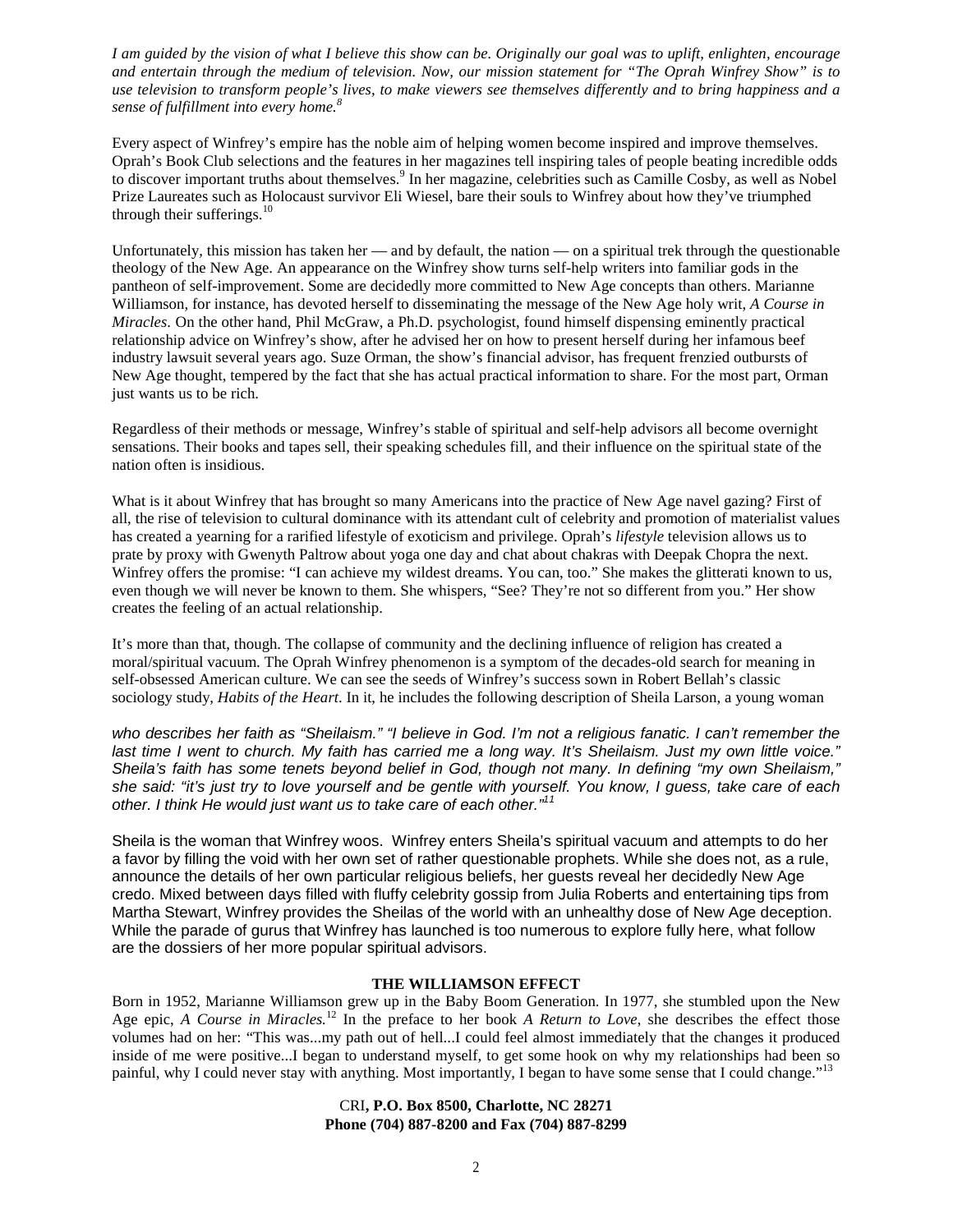*A Course in Miracles* was allegedly "channeled" by a psychology professor named Helen Schucman.<sup>14</sup> Its deceptive teachings about Christianity have been previously noted in the JOURNAL.<sup>15</sup> It is also the unofficial holy writ of many New Age adherents. To a significant degree, it owes its popularity to Marianne Williamson and her appearances on Winfrey's show.

Williamson currently writes a monthly "think piece" for Winfrey's magazine, where she dispenses such purely New Age pearls as, "Quantum physics and other cutting-edge theories show consciousness to be more than a mere witness to external events: It is now recognized for its role in causing and transforming events. As sages have proclaimed throughout the centuries, the world is but a reflection of what we think."<sup>16</sup>

Williamson is the pastor of Church of Today, Unity, in Warren, Michigan<sup>17</sup> — one of the largest Unity School of Christianity churches in the United States. The Unity School is a pseudo-Christian sect founded by Myrtle and Charles Fillmore in 1889. It is based on a mixture of Christian terminology and pantheistic philosophies, particularly the late 1800s "metaphysical" movement known as New Thought. Updated to reflect current New Age philosophies, the usual New Age menu of beliefs are included in Unity ideas — reincarnation, the divinity of self a.k.a. Christ Consciousness, evil as illusory, love as all that is real, and so on. Spiritual practices from other religions, particularly Eastern religions, are affirmed, supported, and taught in Unity. Meanwhile, their particular interpretation of Christianity is emphasized.<sup>18</sup>

Williamson's goal is to engage the New Age community in the political and social arenas. To that end, she and fellow New Age guru Neale Donald Walsch (*Conversations with God*) have founded the Global Renaissance Alliance. Its Vision Statement speaks for itself:

*The Global Renaissance Alliance is a citizen-based, international network of spiritual activists. Our mission is to make a stand in our local and national communities for the role of spiritual principle in solving the problems of the world. We feel that a holistic political conversation — one which honors the power of both mind and spirit to help heal the world — is emerging throughout the global community. The GRA is like a mystical grid on which our individual prayers, meditations and actions for peace synergistically merge. As people throughout the world pool our compassion in service to a spiritually transformed planet, the energies of fear and limitation which now dominate the human race will begin to recede.<sup>19</sup>*

Williamson recently edited *Imagine*, a collection of essays, written by (the cover copy boasts) "Leading American Thinkers" — people like cardiac doctor Dean Ornish and relationship pro John Gray. If these are America's leading thinkers, we're in deep trouble; yet, many of them have been honored self-help guests on the Oprah Winfrey Show. Author proceeds from *Imagine* go to the Global Renaissance Alliance.<sup>20</sup> It will be interesting to observe this group's activities, as members somehow confront societal evils whose objective existence the New Age has steadfastly denied.

#### **IYANLA VANZANT: YORUBA, UNITY, AND THE INFINITE WAY**

Like Winfrey, Iyanla Vanzant is a survivor. Having battled her way through horrible abusive relationships and poverty, Vanzant has reached the pinnacle of success with a host of self-help titles, her own institute, and a line of Hallmark cards. Her book jackets tell us she is an ordained minister. A call to her institute to inquire about her denominational affiliation was politely turned away, but a Web search led to a description of her initiation into the Yoruba priesthood.<sup>21</sup>

The Yoruba, for those among the uninitiated, is a large group of Africans living in Western Africa. The polytheistic, ancestor-worshiping religion of the Yoruba is gaining in popularity among African-Americans. The gods of the Yoruba pantheon are collectively known as "orisha." Scholars count at least 400 orisha in the Yoruba religion.<sup>22</sup> Vanzant thanks only six of them in the acknowledgements of her book, *In the Meantime*.

In the same breath, Vanzant thanks another New Age icon, Joel Goldsmith, calling his work "a blessing in my life." Goldsmith, who died in 1964, was a practitioner of Christian Science until he had a falling out with the Mother Church in Boston. He developed his own branch of mind-over-matter spirituality, called The Infinite Way, which survives through his books and audiotapes.<sup>23</sup> Vanzant claims Goldsmith as her spiritual mentor. She had been reading many spiritist teachers, but "when I read *Practicing the Presence*, I really do believe that Goldsmith's spirit spoke to me and...it all began to make sense."<sup>24</sup>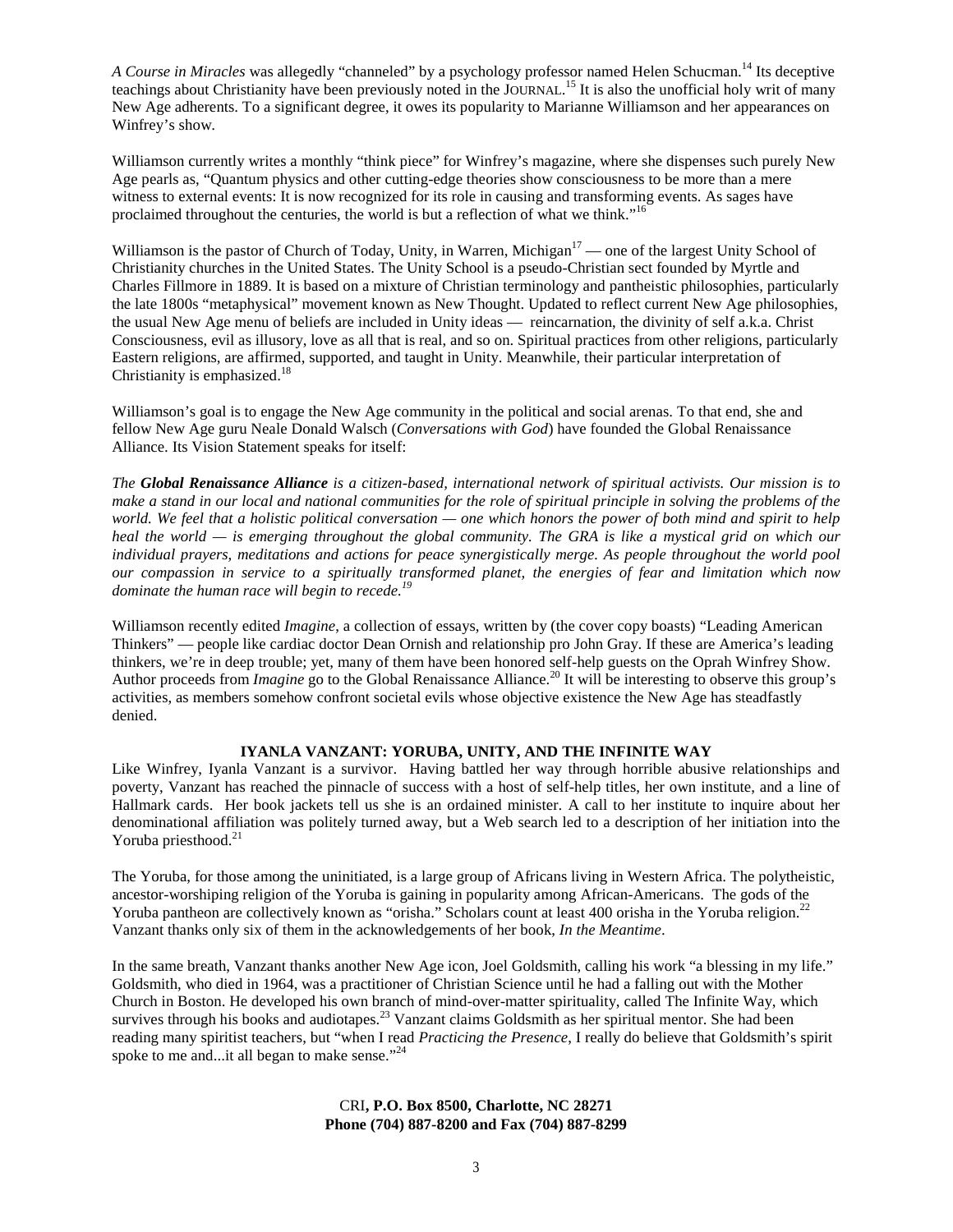In addition to her interests in Yoruba and Infinite Way beliefs, Vanzant is also a convert to *A Course in Miracles*. At first, however, she had some reservations:

*It's hard to find the traditional Jesus of the Gospel in the Course. Many African-Americans have been religiously abused with the Gospel of Jesus. One of the first thoughts that comes into your mind is that you might be committing a sin just by reading the Course. You're so used to other people telling you what God is, and what you should believe, that it takes a while to understand that the Course helps you develop a direct relationship with God by embracing the principles that Jesus taught, and really living those principles.<sup>25</sup>*

Vanzant's comments raise troubling (and questionable) issues for Christians — "African Americans have been religiously abused with the Gospel." Once we had Christian pastors helping us with our faith; now we have Yoruba priests such as Vanzant dreaming up belief systems. Here is a sample from her book*, In the Meantime: Finding Yourself and the Love You Want*:

*The concept of universal love refers to the love that God has for all of God's creations. It is that love that life is, the manifestation of God's energy. It is the love extended by life to us all. Universal love, God's love, is the only real love that exists. It is the love our soul longs to experience and comes to life to experience. Universal love transcends the self and the need of self, moving us into communion with the energies of the universe and the love of all living things. Universal love has no conditions. It accepts all as is, because All is the true identity of God.<sup>26</sup>*

These comments are in the vein of New Thought/Unity School of Christianity. Vanzant also acknowledges her prayer partners: the Reverend Barbara Lewis King, founder and minister of the 2,000-member Hillside Chapel and Truth Center in Atlanta (a New Thought church)<sup>27</sup> and the Reverend Linda Beatty Stevens, an ordained Unity minister, who runs the Transforming Love Community in Detroit.<sup>28</sup>

Ironically, despite all this talk of self-transcendence, the final tribute on her acknowledgement page is to her Self.<sup>29</sup>

#### **GARY ZUKAV: HIGH PRIEST OF OPRAH**

Despite his popularity among Winfrey's fans, Gary Zukav is among the least clear thinkers of our time. In 1989, he wrote a rambling quasireligious book, based loosely on a combination of Hinduism and Western values, called *The Seat of the Soul*. Winfrey found it a few years later, read it, and since then, Gary Zukav has become Senior Spiritual Advisor to Winfrey's audience in the Change Your Life phenomenon.<sup>30</sup>

Zukav's main message is that we're here on this earth to learn lessons, and we'll be back again and again until we get it right. He softens the concept of karma by suggesting that people agree to their next life of suffering out of love, so they can learn the lessons they need to learn, or, better yet, to teach somebody else a lesson by their example. Somehow, this makes the karmic experiences of child abuse or mass starvation seem a little kinder and gentler — more sanitized for the benefit of middle-class American sensibilities.

Zukav speaks gently but with an air of spiritual authority: because he thinks he knows the ways of the spiritual world, he dispenses his wisdom to Winfrey's audience.<sup>31</sup> In fact, he seems to have consulted nobody at all in his attempts to create a new religion. In *The Seat of the Soul*, however, he does credit intuitive healer Caroline Myss as his main influence.

#### **CAROLINE MYSS: HEALING AND HINDUISM**

Caroline Myss is yet another alumna of the Oprah Winfrey show. She received a master's degree in theology from Mundelein College in 1979 and a Ph.D. in Energy Medicine from Greenwich University in 1996. In her book*, Anatomy of the Spirit*, she blends the seven Hindu chakras, or points of concentrated spiritual energy, with Roman Catholic sacraments and mystical Jewish terminology to come up with a syncretistic, pseudospiritual system of healing. Filled with anecdotes and odd combinations of personal and sociological ideas, the book is a complicated and harrowing read.

For instance, she writes, "Seen from our first chakras, the energy age of civilization is an 'information age,' supported by the computerization of businesses, classrooms and households. From our seventh chakra, however, we can see it as an age of consciousness that requires the energy management skills of the mystic: prayer, meditation, continual self-examination, and unity of all people. Ironically, both eras are the same; we are all on the same path."32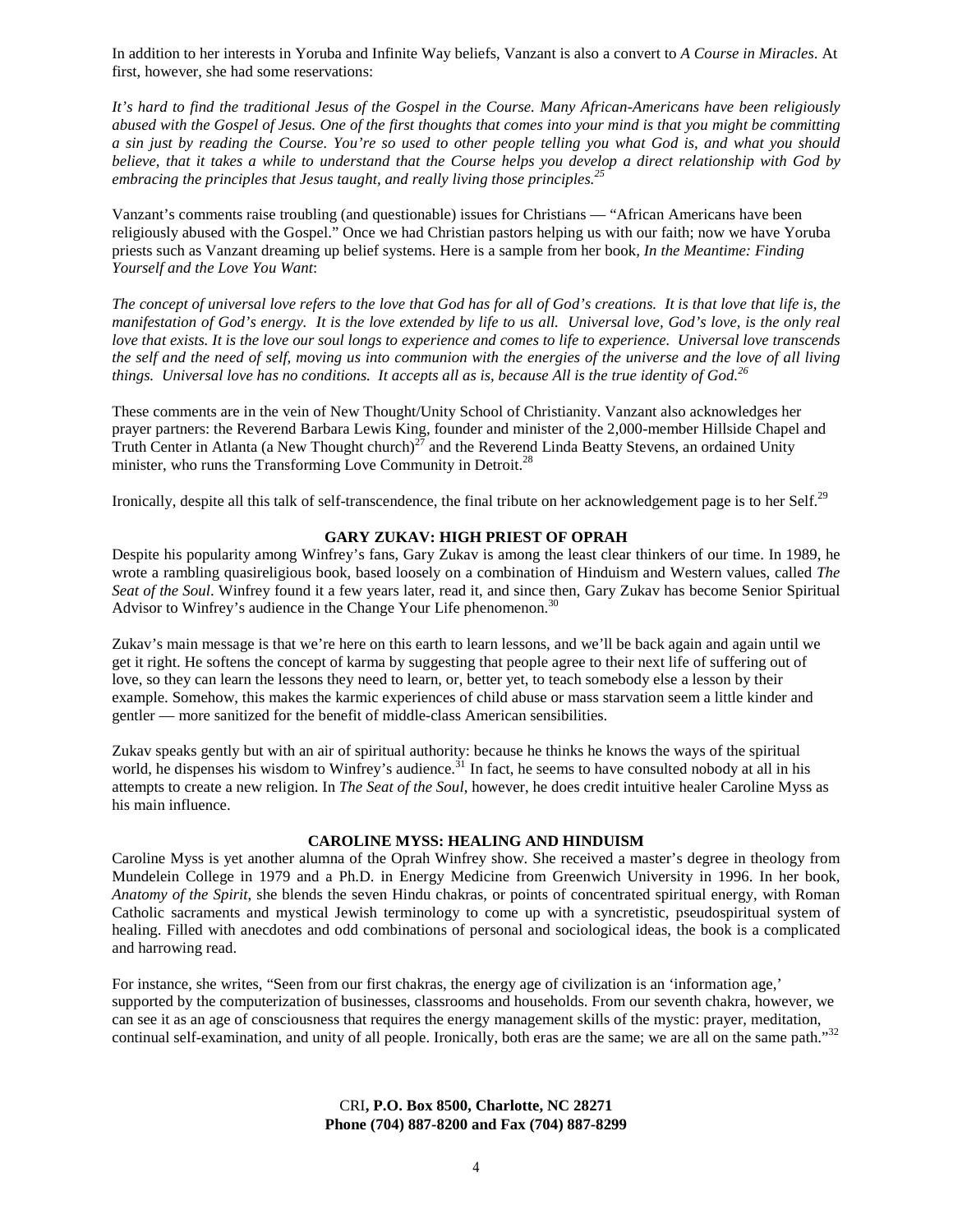All evidences to the contrary, she tells us, "All of my earthly studies of heaven have led me to believe that heaven is not a complicated realm, therefore one's personal theology should not be complicated." She sums up her "theology" as follows:

*· All circumstances can be changed in a moment, and all illness can be healed. The Divine is not limited by human time, space or physical concerns.*

- *· Be consistent: Live what you believe.*
- *· Change is constant.…*
- *· Never look to another person to make you happy.…*
- *· Life is essentially a learning experience.…*
- *· Positive energy works more effectively than negative energy in each and every situation.*
- *· Live in the present moment, and practice forgiveness of others.<sup>33</sup>*

And that is all the "God" that Sheila gets.

#### **BATTLING THE COSMIC MARSHMALLOW**

All is not well with the devotees in Winfrey's rose-colored world of the New Age. People fail to change. They frustrate themselves attempting to maintain the constant joy and happiness that is so sought after in the New Age universe. They're told it is completely their own fault they cannot achieve this state of bliss; but they should be gentle with themselves, since the emotion of frustration has such low "vibrational energy." Obviously, they have more to learn. Why not buy another book?

Debbie Ford, yet another Winfrey *lifestyle* expert, is a faculty member at Ayurvedic physician Deepak Chopra's Chopra Center for Wellbeing. In Ford's book, *The Dark Side of the Light Chasers*, she reveals the frustration brewing among her devotees: "In my seminars I often work with people who have invested in years of therapy, transformational seminars, breath work, and other healing modalities. They ask the same questions: 'When will it end? When will I be done? How much more work must I do on the issues that come up over and over again?"<sup>34</sup>

This quote is reminiscent of the apostle Paul's rhetorical complaint in Romans 7:15: "I do not understand what I do. For what I want to do I do not do, but what I hate I do." Paul, however, knew the cure: "Who will rescue me from this body of death? Thanks be to God — through Jesus Christ our Lord!" (7:24–25).

Oprah Winfrey, all of her New Age guests, and the publishing industry that supports them are savvy enough to know that, human nature being what it is, New Age adherents will never be done; they will never be healed. Winfrey will continue to try to be helpful to the Sheilas of the world, who limp along in their spiritual and emotional lives; but, in following the lead of Winfrey's gurus, the Sheilas of the world will never do more than limp.

They will limp to the bookstore and pick up New Age self-help books recommended by Winfrey — books that often use the name of Christ in ways that sound very spiritual, but are, in fact, wholly antagonistic to the gospel. They will turn inward once again in a vain attempt to save themselves from their own fallenness. They will continue to wonder when they will be done and how much more work they must do.

As well intentioned as Winfrey may be, she does Christ's gospel tremendous harm by promoting authors with false teachings about Christ. It behooves the Christian community to examine these confusing New Age claims closely and be ready with a clear, compassionate defense of biblical teaching concerning Christ. As the critical reflection skills of the nation continue to deteriorate, the odd philosophies of the New Age become more familiar and acceptable. Christian apologists face the tremendous challenge of presenting the logic and truth of the gospel to a growing group of people who appear to be impervious to logic and truth. We need not only to explain the gospel but also to introduce New Age believers to the practice of critical reflection on their own faith. Rather than shrinking back from critical thought and philosophy, it is imperative that Christians set the standard of excellence in these areas.

Christians must also stem the tide of narcissistic self-absorption that has taken hold not only outside of the Christian community, but also within it. We can point out the truth, as Joseph Stowell, president of Moody Bible Institute, did when he said, "When life is about knowing *me*, there's a certain hollowness and emptiness to it.…Going on an inner journey through myself is also a dreadfully nonbiblical activity, because if you really are on this pilgrimage of becoming a fully devoted follower of Christ, then life is no longer about knowing you. Life is about knowing Jesus."35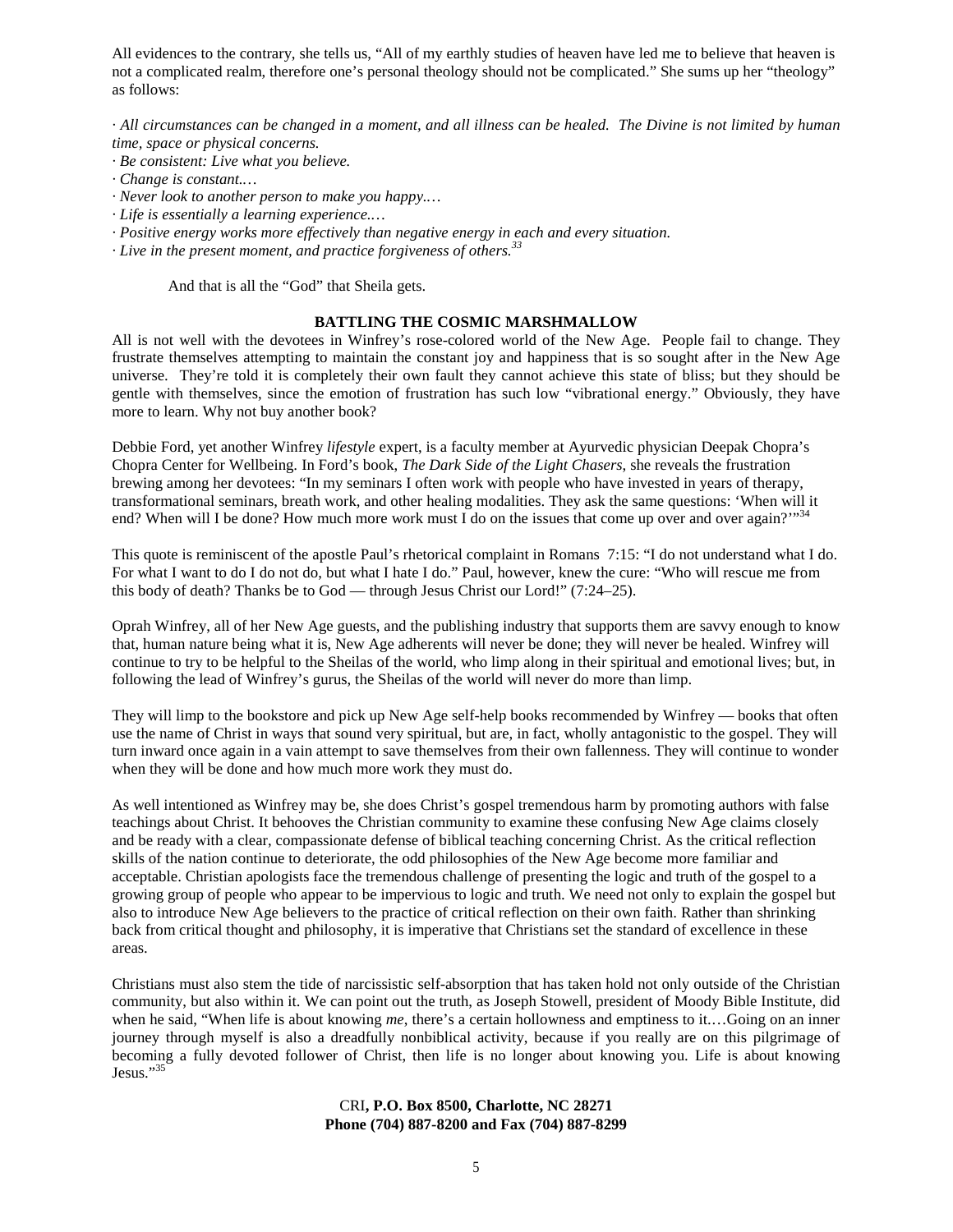Finally, Christians need to take the flight of people from our churches into alternative spiritualities seriously. If we are going to cast a critical gaze on other traditions, we also need to take a long hard look at ourselves. Is there anything in our own behavior, individually and collectively, that is driving people away from the cross of Christ? Of course, no one likes to hear about sin and judgment, and they are a necessary part of the Christian story, but are we also telling people, loud and clear, about the good news of Christ's grace and love? More than striving and struggling to learn more lessons or to do more good, it is the sacrificial gracious love of Christ that the Shielas of the world need. May we communicate that love with all the winsomeness and wisdom we can muster.

**Kate Maver, M.Div**., Chicago Theological Seminary, was a theologically liberal graduate student and United Church of Christ pastor for 12 years before leaving the ministry in 1996. She became a "Christ-follower" in 1997 and is an active member of an evangelical congregation. Today she uses her education and experience to help people find Christ.

# **NOTES**

1 Mary Mitchell, "CHA Families Left Out in the Cold," *Chicago Sun-Times*, 21 January 1999, Editorial Section.

2 Deborah Tannen,"100 Most Influential Artists and Entertainers of the Century: TV Host, Oprah Winfrey," *Time,* 8 June 1998.

3 *Oprah Winfrey Biography*, Harpo Studios, Chicago, IL.

4 "The Oprah Winfrey Show Fact Sheet" (Chicago, IL: Harpo Studios, 2000/2001 Season).

5 Ibid.

6 Tim Jones, "Brand Oprah: Star Turns Sterling Image into a Multimedia Powerhouse," *Chicago Tribune*, 18 July 1999.

7 Mimi Avins, "Flocking to the Church of Oprah," *Los Angeles Times*, 25 June 2000, sect. E.

8 "The Oprah Winfrey Show Fact Sheet."

9 Oprah's Book Club Selections (http://www.oprah.com/obc/pastbooks/obc\_pb\_main.html).

10 *O: The Oprah Magazine* publishes a monthly interview with an internationally known figure. "Oprah Talks to Camille Cosby," May–June 2000; "Oprah Talks to Elie Wiesel," November 2000.

11 Robert Bellah, et al., *Habits of the Heart,* 2d ed. (Berkeley: University of California Press, 1996), 221.

12 Marianne Williamson, *A Return to Love*: *Reflections on A Course in Miracles* (New York: Harper Paperbacks, 1993), xi–xvi.

13 Ibid., xv–xvi.

14 ACIM Fearless Reader (http://www.fearlessbooks.com/ContStory1.html# anchor1406703).

15 See "A Course in Miracles: 'Christian'-Glossed Hinduism for the Masses," *Christian Research Journal* (www.equip.org/free/dc720.html).

16 Marianne Williamson, "What You Think Is What You Get," *O: The Oprah Magazine*, September 2000, 139.

17 Unity Church of Today Warren Web site, www.churchoftoday.com.

18 See John Ankerberg and John Weldon, *Encyclopedia of Cults and New Religions* (Eugene, OR: Harvest House, 1999), 540ff. See also Religious Tolerance Web site, Unity Page: http://www.religioustolerance.org/unity.html.

19 Global Renaissance Alliance Web site (http://www.renaissancealliance.org/ GRA/index.html).

20 Marianne Williamson, ed*., Imagine: What America Could Be in the 21st Century* (Emmaus, PA: Rodale Books, 2000), 413.

21 Iyanla Vanzant, "Orisha Consciousness" (http://www.geocities.com/Athens/ Aegean/9765/iyanla.html reprinted from *Oya's Marketplace*, Winter 1993).

22 Art and Life in Africa Online (http://www.uiowa.edu/~africart/toc/people/ Yoruba.html).

23 The Writings of Joel Goldsmith **(**http://www.christianscience.org/goldsmith.html**).**

24 PhenomeNEWS exclusive interview with Iyanla Vanzant

(http://www.phenomenews.com/publication/vanzant.html).

25 ACIM Fearless Reader.

26 Iyanla Vanzant, *In the Meantime: Finding Yourself and the Love You Want* (New York: Fireside, 1998), 190.